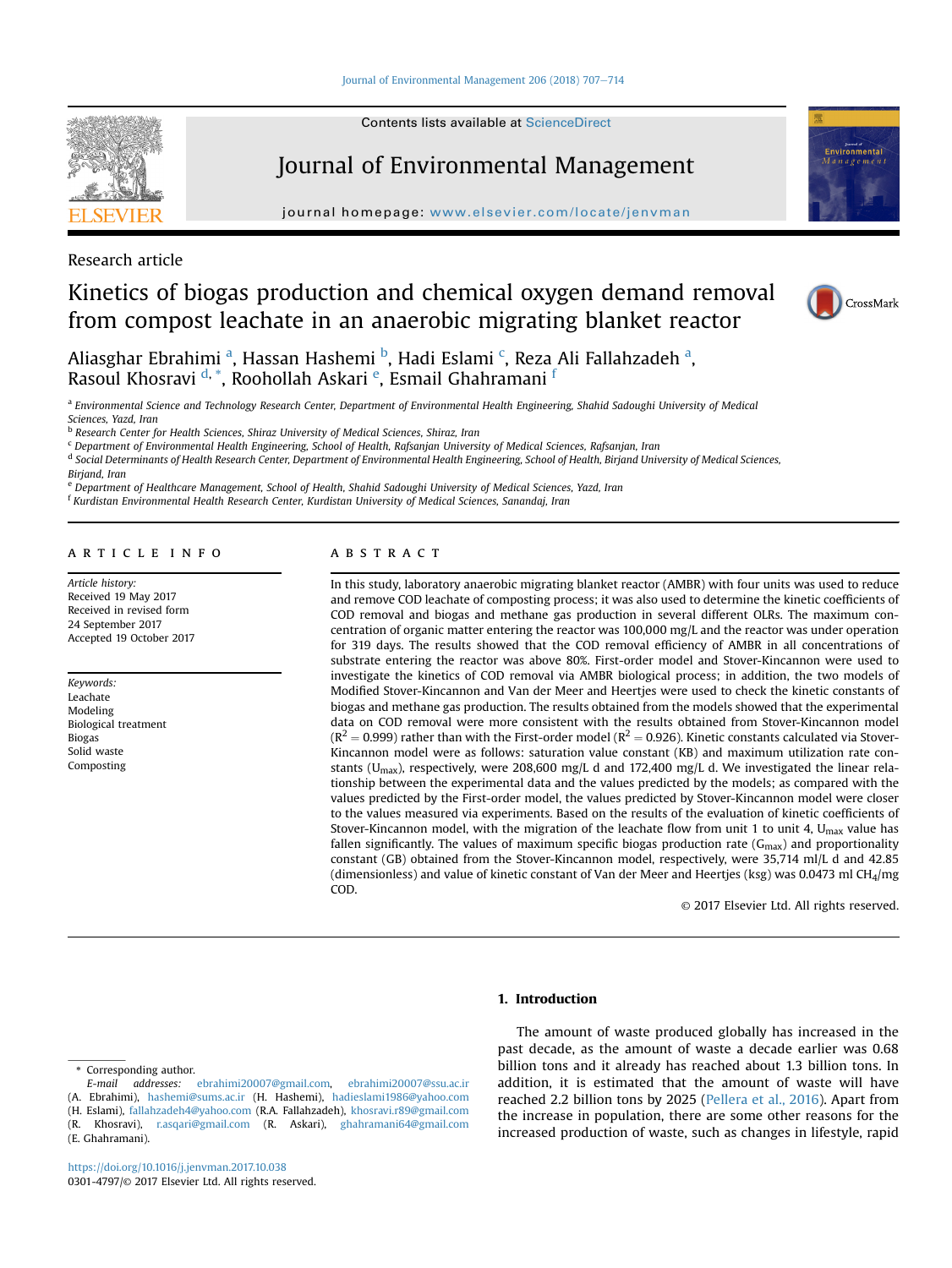<span id="page-1-0"></span>economic growth, industrialization, and increased rate of urbanization in many developing countries [\(Luo et al., 2014; Pellera](#page-7-0) [et al., 2016](#page-7-0)). Increased solid waste quantities require improving and expanding the solid waste management options such as landfilling and composting. This increase in waste quantities and their management practices affect various environmental issues, posing numerous threats and creating major potential problems ([El-Gohary and Kamel, 2016; Pellera et al., 2016\)](#page-7-0). Composting is the microbial degradation of organic solid material that involves aerobic respiration and passes through a thermophilic stage ([Finstein and Morris, 1975](#page-7-0)). The compost leachate is the liquid that leached from the bottom of the compost reactor [\(Zhang](#page-7-0) [et al., 2007\)](#page-7-0). Leachates are heavily polluted wastewaters with a complex composition containing four groups of pollutants: Dissolved organic matter, inorganic macro-components, heavy metals, and xenobiotic organic compounds with a foul odor. If the leachate enters the environment without treatment, it will have very unfavorable and irreparable effects on the environment ([Amin et al., 2014b; Chen et al., 2008; Luo et al., 2014; Pellera](#page-7-0) [et al., 2016\)](#page-7-0). Nowadays, a lot of research is conducted to find suitable methods for the treatment of leachate ([Chen et al., 2008\)](#page-7-0) such as biological processes, chemical oxidation processes, coagulation, flocculation, chemical precipitation, and membrane procedures [\(Hashemi et al., 2016; Renou et al., 2008\)](#page-7-0). To date, several anaerobic and aerobic processes and tools have been used for leachate treatment such as the followings: up-flow anaerobic sludge blanket reactor, anaerobic filter, hybrid bed reactor, and anaerobic sequencing batch reactor or aerobic processes such as aerated lagoons, conventional activated sludge processes, and sequencing batch reactors ([Chen et al., 2008](#page-7-0)). Anaerobic treatment methods are very suitable for the treatment of concentrated leachate and usually have several advantages such as high organic load, low operating costs, and their capability of biogas production. However, inability to remove nitrogen and long retention time are among the disadvantages of these methods. Aerobic biological systems are suitable for the treatment of quickly biodegradable organic materials with low concentrations, but their need for aeration systems and the production of high levels of sludge are among the disadvantages of this method ([Almasi et al., 2014; Amin et al., 2014a, b; Kuscu and Sponza,](#page-7-0) [2007](#page-7-0)). Anaerobic migrating blanket reactor (AMBR) system is one of the derivatives of up-flow anaerobic sludge blanket (UASB) system. This anaerobic system which has a high load capacity has several specific characteristics, for instance, it is multi-part, has a continuous flow, short hydraulic retention time, and simple design, does not require a gas-liquid separation system and multiple distribution systems, and does not have wastewater return (Angenent and Sung, 2001; Eslami et al., 2017; Kuşçu and [Sponza, 2011\)](#page-7-0). This system was used by the researchers for the treatment of p-nitrophenol [\(Kuscu and Sponza, 2007](#page-7-0)), glucosechemical oxygen demand (Kuşçu and Sponza, 2009b), and nitrobenzene (Kuşçu and Sponza, 2009a).

Nowadays, process modeling methods are widely used to control and predict the performance of anaerobic treatment systems ([Abtahi et al., 2013; Alavi et al., 2011\)](#page-7-0). Being familiar with biokinetics is necessary for the design and optimization of biological treatment systems [\(Hamza et al., 2009\)](#page-7-0). In the present study, AMBR system was used for the treatment of leachate of composting; in addition, to evaluate the kinetics of COD removal by AMBR biological process we used First-order model and Stover-Kincannon model. Moreover, in order to check the kinetic constants of biogas and methane gas production, we used two models including Modified Stover-Kincannon model and Van der Meer and Heertjes model.

#### 2. Materials and methods

#### 2.1. Experimental set-up and seed

A powered Plexiglas AMBR reactor was used to conduct the experiments. The inflow sample entering the AMBR was real compost leachate with different concentrations. Table 1 presents the characteristics of the examined leachate. We used a rectangular AMBR reactor with internal length, width, and height of 43, 10, and 23.5 cm, respectively, with an efficient capacity of 10 L. Using three vertical Plexiglas plates attached to the bottom of the reactor, the AMBR was divided into four equal units. Keeping a centimeter away from the plates, three Plexiglas plates were hung, so that the hung baffles were 8 inches away from the floor of the reactor; it helped to create a rising and falling flow in various parts of the reactor. In order to mix the materials in the reactor, four mixers (LANDA) equipped with adjustable timer with a rotation of 80 rpm, with a functioning time of 10 s, and a 15-min time-off were used. The mixer installed in the end chamber was off so that to prevent the exit of biomass flocs. The reactor was fed through taking leachate from the reservoir using a peristaltic pump (ETATRON, Italy) with a flow of 1 L within 24 h. Using a tube installed at the top of the reactor, the gas produced from biological interactions was moved outside and was connected to a gas meter to quantitatively analyze the biogas. We used a wet gas meter (Elster, AMCO, Germany).

In order to seed the AMBR reactor, we used anaerobic digester sludge collected from an urban wastewater treatment plant and produced at a temperature of 35 °C. First, using a 2 mm sieve, rubbish and large seeds were separated and then the leachate was injected into the reactor. The amount of TSS and VSS of the sludge were 35,500 mg/L and 26,650 mg/L, respectively.

#### 2.2. Reactor start-up

As the organic loading of the leachate was high, first it was diluted extent, and then over time, the amount of dilution was reduced. The maximum level of dilution was performed during the launch of the reactor. The AMBR reactor launch was performed over a period of 40 days and in the first 20 days the mean loading was 500 mg COD/L d while in the second 20 days it was 750 mg COD/L d. At the end of the desired period of time, COD removal efficiency reached 75%.

#### 2.3. Operation condition

After launching the reactor and achieving an appropriate COD removal efficiency, the reactor was operated with a load of 1000 mg COD/L d. The flow rate injected into the reactor was 1 L per 24 h. The dilution was decreased over the time and during the 9th round of operation the leachate samples were injected into the reactor without dilution. In the 10th and 11th rounds the input flow was increased to 2 L and the reactor performance was evaluated. [Table 2](#page-2-0)

| Table 1                                                                 |  |
|-------------------------------------------------------------------------|--|
| Leachate characterization that was collected from compost manufacturer. |  |

| Raw leachate           | Range         | Average | SD.   |
|------------------------|---------------|---------|-------|
| BOD <sub>5</sub> (g/l) | $49 - 69.5$   | 55.2    | 22.76 |
| COD (g/l)              | $80 - 110$    | 95.5    | 37.2  |
| TSS(g/l)               | $14 - 17$     | 15.5    | 6.3   |
| TDS $(g/l)$            | $28 - 31.5$   | 29.6    | 11.48 |
| TP(g/l)                | $0.25 - 0.35$ | 0.28    | 0.01  |
| TKN(g/l)               | $1.8 - 2.8$   | 2.3     | 0.07  |
| pH                     | $3.5 - 5.5$   | 4.4     | 0.33  |
| $EC$ (ms/cm)           | $30 - 37.5$   | 33.5    | 13.52 |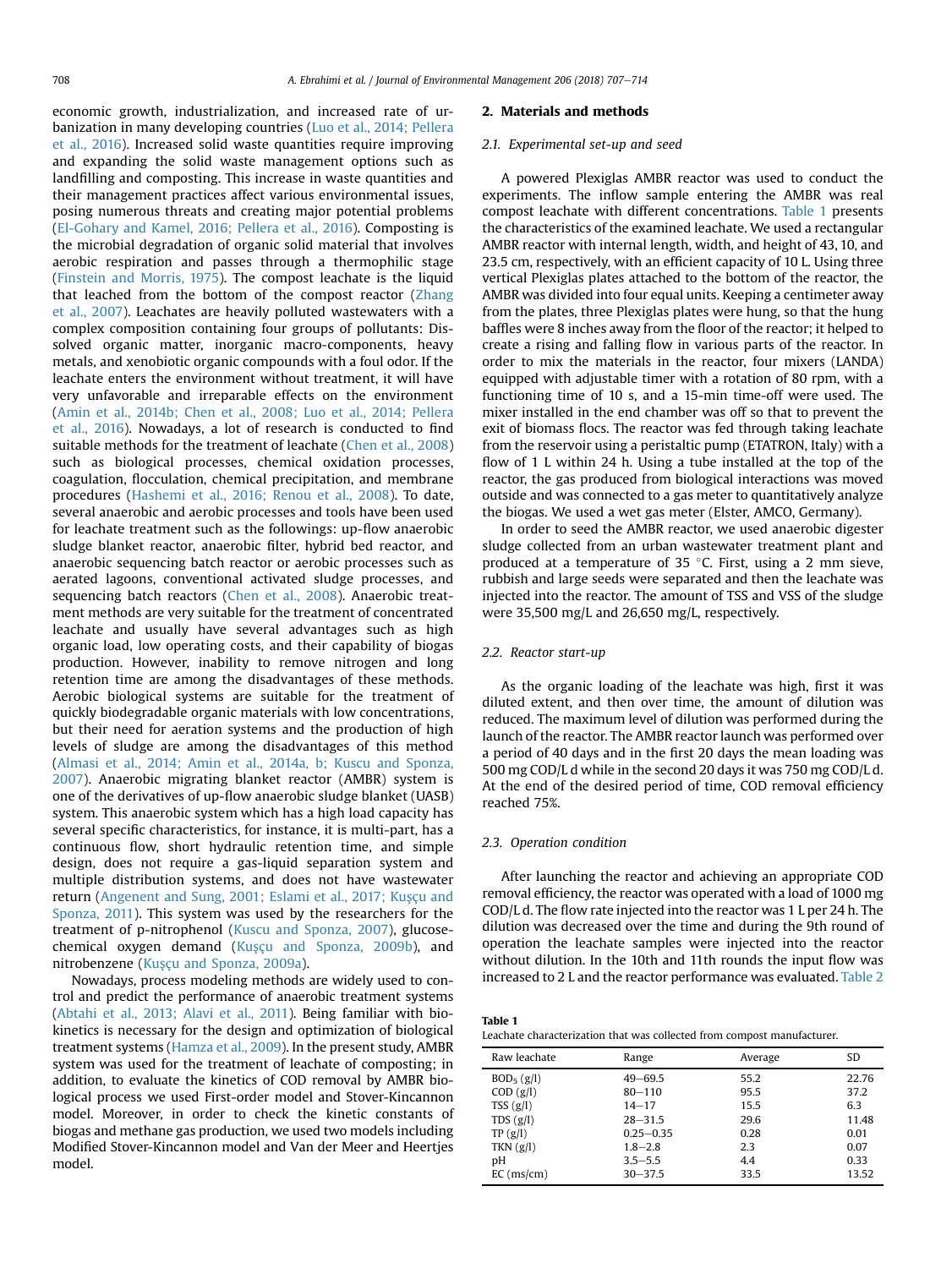<span id="page-2-0"></span>Table 2 Operation condition of the AMBR reactor.

| Time $(d)$  | Run | HRT(d) | OLR $(g \text{ COD/L } d)$ | $COD$ (mg/L)   |
|-------------|-----|--------|----------------------------|----------------|
| $1 - 37$    | 1   | 10     | 1.04                       | $10.43 + 0.92$ |
| $38 - 46$   | 2   | 10     | 1.34                       | $13.38 + 0.89$ |
| $47 - 59$   | 3   | 10     | 1.79                       | 17.890         |
| $60 - 74$   | 4   | 10     | 2.02                       | 20.190         |
| $75 - 98$   | 5   | 10     | 3.79                       | 37.870         |
| $99 - 128$  | 6   | 10     | 4.34                       | 43.430         |
| 129-159     | 7   | 10     | 5.84                       | 58.380         |
| 160-189     | 8   | 10     | 7.71                       | 77.090         |
| $190 - 248$ | 9   | 10     | 10.08                      | 100.770        |
| $249 - 263$ | 10  | 5      | 18.52                      | 92.610         |
| $264 - 279$ | 11  | 5      | 19.65                      | 98.260         |
| Min         | 5   | 1.04   | 10.430                     |                |
| Max         | 10  | 19.65  | 100.770                    |                |

presents the operation condition of the AMBR reactor.

#### 2.4. Analytical methods

The majority of the parameters were measured based on the instructions presented in a book entitled "Standard methods for water and wastewater experiments" ([Rice et al., 2012](#page-7-0)). To measure the biogas produced in the reactor, the biogas-collector pipes were connected to the gas meter (Elster, AMCO, Germany). The biogas entering the gas meter moved its needle; after a round of needle movement within its graded plate, the device counter started counting the gas volume. The gas meter measured a range from  $-0.2 \text{ m}^3\text{/hr}$  to 0.002 m<sup>3</sup>/hr. A gas chromatograph device was used to determine the amount of methane in the biogas. Measurements were performed using Auto System Perkin Elmer, USA equipped with a column (Perkin Elmer,  $6' \times 1.8''$ OD, 80/100, Mesh, USA) and a TCD detector (Thermal Conductivity Detector) (Perkin Elmer, USA). The injection temperature was 150  $\degree$ C and nitrogen was used as a carrier gas with an injection flow of 20 ml/min at 75 °C (Pagés-Díaz et al., 2014).

# 3. Kinetic models

#### 3.1. Substrate removal kinetics

In order to investigate the kinetic constants of substrate removal entering the AMBR reactor, we used two models including Firstorder substrate removal model and Stover-Kincannon model.

#### 3.1.1. First-order substrate removal model

The removal of organic matters from anaerobic biological systems is expressed in Equation (1) that represents the First-order kinetics [\(Abbas et al., 2015; Khosravi et al., 2013](#page-7-0)).

$$
-\frac{ds}{dt} = \frac{QSi}{V} - \frac{Qse}{V} - K_1Se
$$
\n(1)

In a pseudo-steady-state condition, there is a small change in substrate concentration (-ds/dt), thus it can be eliminated from Equation  $(1)$ , and Equation  $(2)$  can be introduced.

$$
\frac{Si - Se}{HRT} = K_1 Se \tag{2}
$$

where Si and Se, respectively, are the concentrations of input and output COD (mg/L), HRT is hydraulic retention time (d),  $K_1$  is the speed constant of First-order model for the removal of organic matter ( $1/d$ ), Q is the inflow ( $L/d$ ), and V is the volume of the reactor (L).

The constant of organic matter removal rate  $(K_1)$  can be obtained through plotting the slope of the Si-Se/HRT line against Se, as presented in Equation (2).

#### 3.1.2. Stover-Kincannon model

Stover-Kincannon model is one of the models most widely used for anaerobic systems, including UASB, AMBR [\(Kus](#page-7-0)cu and Sponza, [2009b](#page-7-0)), and internal-loop airlift bio-particle ([Abbas et al., 2015\)](#page-7-0). However, we did not find any study on the use of this model for determining the kinetic constants of leachate treatment using AMBR reactor.

The equations of Stover-Kincannon model are as follows:

$$
\frac{ds}{dt} = \frac{Q}{V}(Si - Se)
$$
\n(3)

$$
\frac{ds}{dt} = \frac{U_{max}\left(\frac{QSi}{V}\right)}{K_B + \left(\frac{QSi}{V}\right)}\tag{4}
$$

$$
\frac{V}{Q(Si - Se)} = \frac{K_B}{U_{max}} \times \frac{V}{QSi} + \frac{1}{U_{max}}
$$
(5)

where (ds/dt) is the COD removal rate (mg/L d),  $U_{\text{max}}$  is the constant of maximum consumption (Utilization) (mg/L d), and KB is the constant of Saturation Value (mg/L d). V/Q (Si-Se) is the reverse of loading removal rate plotted against the total loading rate (V/QSi) which results in a straight line with  $(1/U_{max})$  intercept and KB/U<sub>max</sub> slope.

#### 3.2. Biogas and methane production kinetics

To determine the accuracy rates of specific total gas and methane production, we used two models including Modified Stover-Kincannon and Van der Meer and Heertjes.

#### 3.2.1. Modified Stover-Kincannon model

Similar to COD removal, biogas and methane gas production rates can also be mathematically modeled. The quantity and quality of biogas and methane production depends on COD removal and loading. The model developed by Stover (Eq. (6) and (7)) can be used to determine the total gas and methane production rates (Kuşçu and Sponza, 2009b).

$$
\frac{1}{G} = \frac{G_B}{G_{max}} \times \frac{1}{OLR} + \frac{1}{G_{max}}
$$
(6)

$$
\frac{1}{M} = \frac{M_B}{M_{max}} \times \frac{1}{OLR} + \frac{1}{M_{max}}
$$
\n(7)

where G is the specific biogas production rate (ml/L d) and Gmax is the maximum specific biogas production rate (ml/L d).  $G_B$  in the ratio constant (ml/L d) of biogas production.

#### 3.2.2. Van der Meer and Heertjes model

The model developed by Van der Meer and Heertjes (Eq. (8)) is used to determine methane production rate (10). In this model methane production is associated with the kinetics constant of Van der Meer and Heertjes ( $k_{sg}$ ), the AMBR inflow, and COD removal efficiency.

$$
V_M = k_{sg} Q(Si - Se) \tag{8}
$$

where  $V_M$  is methane production (ml/d), Q is wastewater flow rate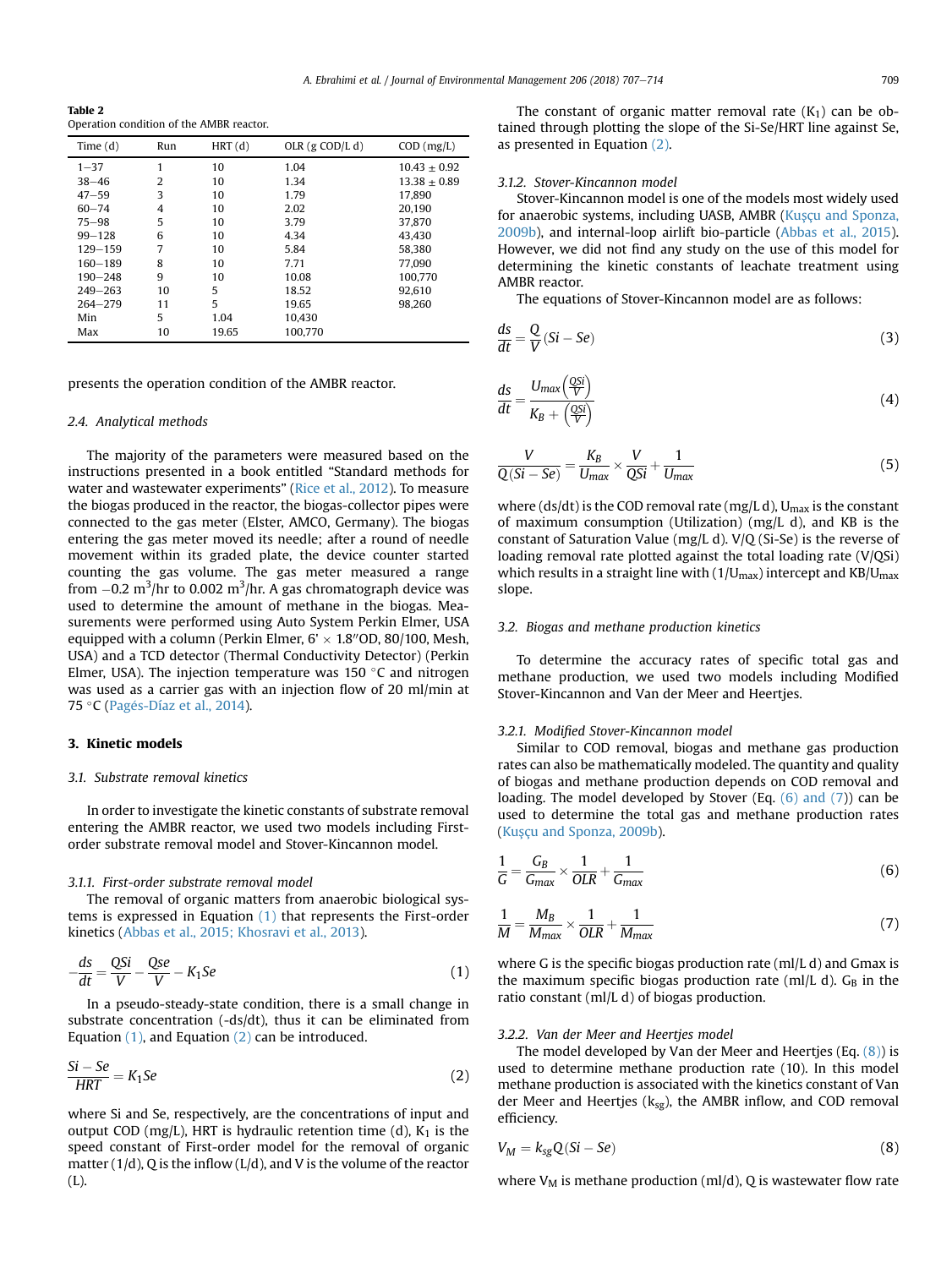<span id="page-3-0"></span>(L/d), Si and Se, respectively, are influent and effluent COD concentrations (mg/L), and  $k_{sg}$  is kinetic constant of Van der Meer and Heertjes (ml CH4/mg COD).

#### 4. Results and discussion

### 4.1. Reactor performance

#### 4.1.1. COD removal performance

AMBR operation was started in a COD concentration of 10,430 mg/L with a hydraulic loading of 10,430 mg COD/L d. According to the results presented in Fig. 1, with raising the OLR system by up to about 10,000 mg COD/L d, COD removal efficiency had a relatively constant increasing trend which was more than 80%. In such a condition, when the hydraulic retention time was 10 days, the COD concentration injected into the system was 100,000 mg/L; in this condition, the leachate was injected into the system without dilution and an efficiency of about 80% was obtained. In order to evaluate the AMBR removal efficiency in higher OLR, the hydraulic retention time was reduced from 10 days to 5 days and an input OLR of about 20,000 mg COD/Ld was reached. In that condition, the efficiency of the process had a decreasing trend, as presented in Fig. 1a. However, considering the amount of input and output COD, it was found that at the highest OLR, organic load was reduced by about 75,000 mg/L. With an excessive increase in OLR, the COD removal efficiency decreased which might be attributed to the extra concentration of volatile fatty acids in a reactor, thus, it passed the limit required to inhibit the hydrogen producing bacteria. This condition, not only reduced the COD removal efficiency, but also decreased the concentration of bacteria ([Intanoo et al., 2016](#page-7-0)).

In general, as the results indicated, the AMBR process was able to tolerate high organic loads such as waste leachate; it not only



Fig. 1. COD removal efficiency at different loading rates in AMBR (a) and in compartments of AMBR (b).

tolerated such a load of COD but also resulted in very high removal efficiency. In this study, the optimal OLR was set between 1000 and 10,000 mg COD/L d with an efficiency of about 80%. Compared with the results of other studies, the results of this study indicate the higher efficiency of the AMBR process [\(Angenent et al., 2001; Kuscu](#page-7-0) [and Sponza, 2007; Ku](#page-7-0)şçu and Sponza, 2011). Fig. 1b represents the COD removal efficiency in different units of AMBR; clearly, when using most of the loadings, the efficiency was higher in units 1 and 3, as compared with the other two units; moreover, in most cases the lowest efficiency was observed in unit 2 of the reactor. Accordingly, the highest efficiency was observed in unit 1 which was equal to 48%, while the lowest efficiency in the units of OLR was about 20,000 mg COD/L d i.e. equal to 34%. However, the highest efficiency in unit 2 of the reactor in OLR was about 1790 mg COD/L d i.e. equal to 29%. The highest efficiency of unit 2 was about 5% lower than the lowest efficiency in unit 1. This shows that unit 1 of the reactor played a prominent role in reducing the organic load inflow into the reactor. With removing the organic matters, there was an increase in the production of volatile fatty acids; as a result, the concentration of volatile fatty acids entering the second unit of the reactor reached an amount that prevented the growth of methane-producing bacteria. On the other hand, as a large amount of biodegradable materials are eliminated in unit 1, the BOD/COD ratio also declines and there would be an increase in the ratio of slowly biodegradable materials [\(Intanoo et al., 2016; Kuscu and](#page-7-0) Sponza, 2007; Kuşçu and Sponza, 2009a). In addition, with increasing the amount of OLR inflow into the reactor, there would be an increase in the amount of produced VFA which in turn increases the ratio of VFA/Alkalinty in the system. On the other hand, with increasing the activity of the bacteria, the amount of  $CO<sub>2</sub>$ production increases too which in turn increases the alkalinity, thus requiring acidity to neutralize it ([Kuscu and Sponza, 2007\)](#page-7-0). As a result, in the next units of the reactor, there was a remarkable decline in efficiency, as compared with the first unit; it continues, until the time when the amount of VFA accumulated in the system decreased and the system pH increased.

#### 4.1.2. Biogas and methane gas production

Fig. 2 presents the changes in biogas and methane gas production and their relationship with changes in OLR; it shows that with increasing OLR, the amount of produced gas significantly increased too. The results indicate that in an OLR of about 1040 mg COD/L d, the amount of biogas and methane gas, respectively, were 0.77 and 0.42 L. With increasing OLR to about 18,500 mg COD/L d, the amount of biogas and methane gas, respectively, changed to 10.47 and 6.18 L d. However, with increasing OLR to 19,650 mg COD/L d, the amount of gas production had a decreasing trend. To justify this observation, it can be said that the growth of methane-producing



Fig. 2. Effect of increasing loading rates on Biogas and Methane production.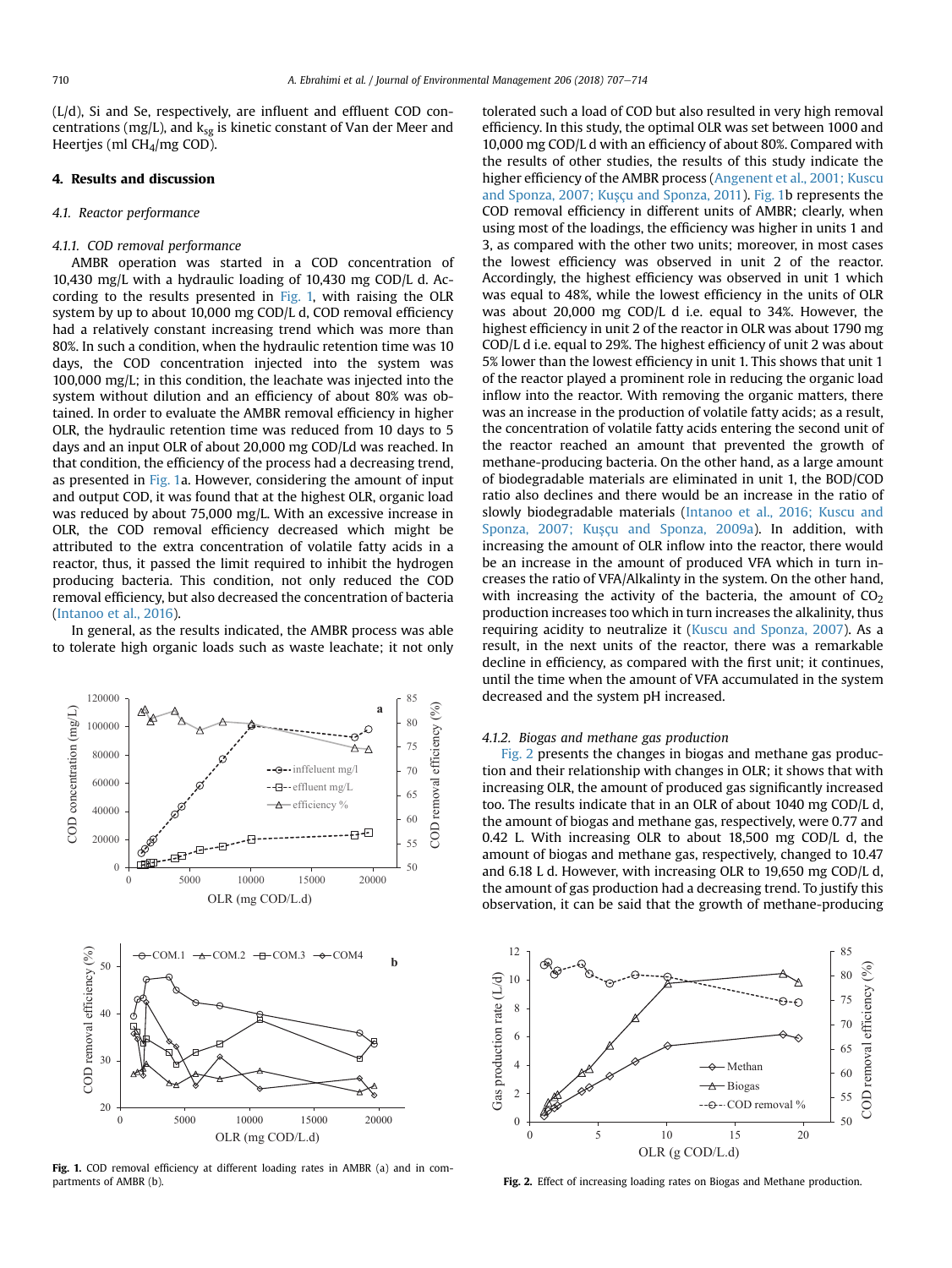bacteria depends on the presence of organic acids and hydrogen produced by acid-producers and acetate-producers. On the other hand, the inhibitory limit of accumulated organic acids for methane-producers (400 mg/L) is much lower than that for hydrogen-producers (10,000 mg/L) [\(Intanoo et al., 2016\)](#page-7-0). Overall, [Fig. 2](#page-3-0) shows that with increasing the amount of COD removal, the amount of gas produced in the system increases as well.

# 4.2. Determination of kinetic coefficients for substrate removal models

In this study the kinetic coefficients of first-order models, Stover-Kincannon, and Michaelis-Menton were used for determining COD removal. Then, using the obtained coefficients and putting them in the relevant models, we evaluated the models and predicted COD removal rates. Kinetic coefficients of models were calculated for all the four units of AMBR reactor and also for the overall AMBR reactor and the results are presented in Table 3. However, among the figures plotted by the models, we only presented the figure of the overall AMBR reactor.

#### 4.2.1. First-order substrate removal model

As shown in [Fig. 3a](#page-5-0), the data obtained from operating the reactor in a steady-state with various concentrations of input substrate were used to determine the kinetic coefficients of the first-order model. We plotted Si-Se/HRT against Se, and a linear equation was achieved based on which the kinetic constant of  $K_1$ was calculated as 0.54. The correlation coefficient of  $\mathbb{R}^2$  was equal to 0.926.

#### 4.2.2. Stover-Kincannon model

Considering the linear plot of V/Q (Si-Se) against V/QSi, we used Equation [\(5\)](#page-2-0) and calculated the intercept and the slope of the straight line which, respectively, were  $1/U_{max}$  and  $KB/U_{max}$  [\(Fig. 3b](#page-5-0)). Taking into account the intercept and the slope of the plotted line, the maximum utilization rate  $(U_{\text{max}})$  and saturation value constant (KB) for the COD removal in the overall AMBR reactor, respectively, were 172,400 and 208,600 mg COD/L d and there was a high correlation ( $R^2$  = 0.999). In a study by Kusca et al., the maximum speed of substrate consumption ( $U_{\text{max}}$ ) for COD removal by AMBR reactor was 29,490 mg COD/L d (Kuşçu and Sponza, 2009b). In [Pandian](#page-7-0) [et al.'s study \(2011\)](#page-7-0) the amount of pharmaceutical wastewater treatment in an anaerobic hybrid reactor was 1,086,900, the amount of simulated wastewater treatment in up-flow anaerobic sludge blanket reactor (UASB) was 7500 mg COD/L d, and the amount of soybean wastewater treatment in anaerobic filter reactor (AF) was 83.3 [\(Pandian et al., 2011](#page-7-0)). Moreover, in Sponza and Uluköy's study ( $2008$ ) the amount of U<sub>max</sub> in COD removal using UASB reactor was very low i.e 7.5 mg COD/L d (Sponza and Uluköy, [2008\)](#page-7-0). Considering the results of the mentioned studies, it can be concluded that our study achieved a much higher maximum substrate utilization rate for the removal of COD by AMBR reactor. Table 3 presents the  $U_{\text{max}}$  and KB values for different units of the reactor. U<sub>max</sub> value was 169,400 mg COD/L d in unit 1 and 76,300 mg COD/L d in unit 2, which shows that the maximum speed of COD consumption in the first unit was more than twice as much as that in the second unit 1. The results indicate that a very large percentage of COD entering the reactor is consumed by unit of AMBR reactor. Moreover, the  $U_{\text{max}}$  values for the third and fourth units, respectively, were 27,200 and 11,200 mg COD/L d. The results indicate that the maximum speed of COD consumption gradually decreases from the beginning to the end of AMBR reactor; it indicated different trend of COD removal efficiency in different parts of AMBR reactor. The difference might be attributed to the very high COD concentration in unit 1 of the reactor, where a lot of biodegradable food ingredients are provided for microorganisms and thus the speed of the consumption of food materials is increased. However, the removal efficiency is calculated based on the Si-Se/Si, thus it is affected by the concentration of materials entering the reactor. The concentration of materials entering unit 2 is more than the concentrations entering units 3 and 4 of the reactor. As a result, the COD removal efficiency in unit 2 of the reactor is lower than in units 3 and 4 where the speed of COD consumption is higher.

#### 4.2.3. Model testing

Kinetic constants of both models of first-order and Stover-Kincannon are presented in Table 3. These two models were used to determine the output COD exiting the AMBR reactor and compares it with the input concentration entering the reactor. [Fig. 3](#page-5-0)a and b, respectively, represent the first-order model and Stover-Kincannon model. Comparing these two models,  $R^2$  coefficient of determination in [Fig. 3b](#page-5-0) is clearly higher than that in [Fig. 3a](#page-5-0). Thus, it can be stated that the output values observed in the reactor are more consistent with Stover-Kincannon model than with the firstorder model. In order to test the validity of the models, the results obtained from the analysis of experiments (observed COD) were compared with the results obtained from the models (predicted COD). To this end, the constants obtained were pasted within the relevant equations and the output substrate (effluent COD) was calculated. [Table 4](#page-6-0) presents the measured values as well as the values predicted by the models. As shown, the results predicted by Stover-Kincannon model are much closer to the values measured in the experiments (observed values), while the results predicted by the first-order model are very different from the actual values

Table 3

Comparison of the kinetic constants according to First-order and StoverKincannon models for total AMBR and its compartments.

| Kinetic model    | Reactor compartment | Kinetic parameter        | Value | Determination coefficient $\mathbb{R}^2$ |
|------------------|---------------------|--------------------------|-------|------------------------------------------|
| First-order      | COM.1               | $K_1(1/d)$               | 0.37  | 0.899                                    |
|                  | COM <sub>2</sub>    | $K_1(1/d)$               | 0.23  | 0.883                                    |
|                  | $COM_{.3}$          | $K_1(1/d)$               | 0.37  | 0.875                                    |
|                  | COM. <sub>4</sub>   | $K_1(1/d)$               | 0.22  | 0.838                                    |
|                  | <b>Total AMBR</b>   | $K_1(1/d)$               | 0.54  | 0.926                                    |
| Stover-Kincannon | COM.1               | $K_B$ (g/L d)            | 409.7 | 0.991                                    |
|                  |                     | $U_{\text{max}}$ (g/L d) | 169.4 |                                          |
|                  | COM <sub>2</sub>    | $K_B$ (g/L d)            | 276   | 0.996                                    |
|                  |                     | $U_{\text{max}}(g/L d)$  | 76.3  |                                          |
|                  | $COM_{.3}$          | $K_B$ (g/L d)            | 74.9  | 0.993                                    |
|                  |                     | $U_{\text{max}}$ (g/L d) | 27.2  |                                          |
|                  | COM. <sub>4</sub>   | $K_B$ (g/L d)            | 31.8  | 0.958                                    |
|                  |                     | $U_{\text{max}}(g/L d)$  | 11.2  |                                          |
|                  | <b>Total AMBR</b>   | $K_B$ (g/L d)            | 208.6 | 0.999                                    |
|                  |                     | $U_{\text{max}}(g/L d)$  | 172.4 |                                          |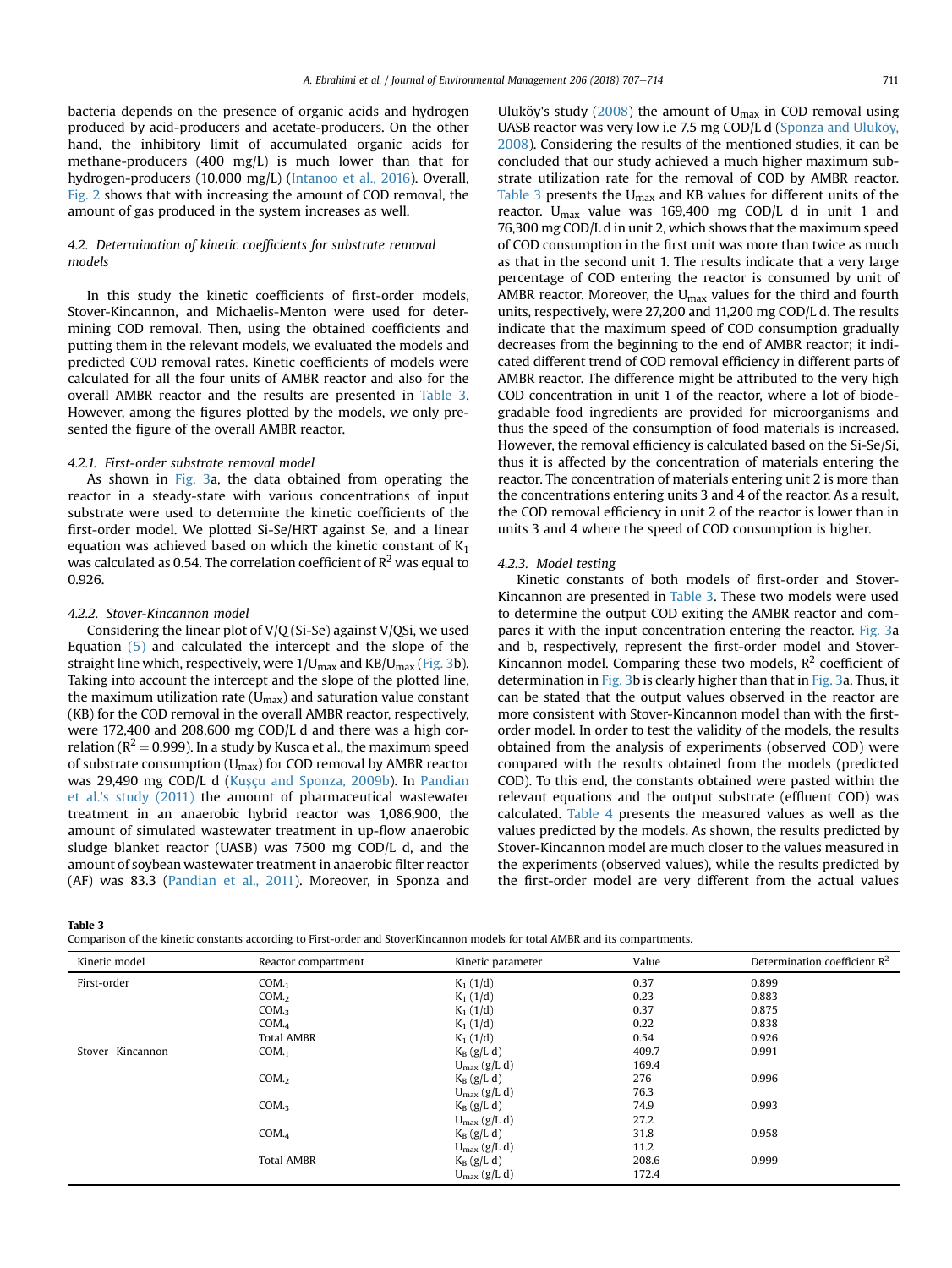<span id="page-5-0"></span>

Fig. 3. Determination of Kinetic constant for First-order model (a), Determination of Kinetic constant for modified Stover-Kincannon model (b), Biogas and methane gas production kinetic constants by modified Stover-Kincannon model (c), and methane gas production kinetic constant by Van der Meer and Heertjes model (d).

(observed COD). [Fig. 4](#page-6-0)a presents the output COD values predicted by the models and compares them with the output COD values observed in the analysis of experiments. Considering all loadings in Stover-Kincannon model, there was a very significant relationship between the observed and predicted values with high regression coefficients ( $R^2 = 0.99$ ). Considering the first-order model, the regression coefficient between predicted values and observed values was 0.92 which indicated a low validation parameter, as compared with Stover-Kincannon model. The comparison of the standard deviations and the means of predicted data from the models with the observed data also confirms that the prediction of Stover-Kincannon model is more realistic.

# 4.3. Biogas production kinetics

The kinetic constants of biogas and methane gas production in the AMBR reactor were evaluated by the two models.

## 4.3.1. Modified Stover-Kincannon model

To determine the kinetic coefficients ( $G_{\text{max}}$  and  $M_{\text{max}}$ ), Equations [\(6\) and \(7](#page-2-0)) were used for measuring biogas and methane produced in the AMBR reactor. To determine the constants of produced biogas, we used a linear graph which plotted the reversed specific gas production  $(1/G)$  against the reversed COD loading  $(1/$ OLR). In addition, to determine the constants of produced methane we used a linear graph plotting the reciprocal of specific methane production (1/M) against the reversed COD loading (1/OLR). The slope and intercept of the best line represent  $1/G_{\text{max}}$  and  $GB/G_{\text{max}}$ for biogas and  $1/M_{\text{max}}$  and MB/M $_{\text{max}}$  for methane. The coefficient of determination of Modified Stover-Kincannon model for produced biogas and methane, respectively, were 0.947 and 0.934. Considering the results of the equation used in  $Fig. 3c$ , the maximum specific total gas production rate  $(G<sub>max</sub>)$  and the constant of proportionality (GB), respectively, were 35,714 mL/L d and 42.85 (dimensionless). The maximum methane gas production rate  $(M<sub>max</sub>)$  and the constant of proportionality (MB), respectively, were 12,195 mL/L d and 26.46 (dimensionless). These values are much higher than the values observed in Ozlem et al.'s study [\(Ku](#page-7-0)sçu and [Sponza, 2009b](#page-7-0)) which reported a Gmax of 1666.7 mL/L d and a Mmax of 476.2 mL/L d. The observed difference might be attributed to the fact that in our study the concentration of input COD entering the AMBR reactor was very high, thus the treatment of every liter of input leachate had the potential to produce a large amount of gas.

# 4.3.2. Van der Meer and Heertjes model

Equation [\(8\)](#page-2-0) was used to determine the kinetic constants (ksg) in Van der Meer and Heertjes model. Kinetics constant (ksg) was experimentally calculated via considering the slope of the line plotted between Q (Si-Se) and methane (CH<sub>4</sub>) gas. As shown in Fig. 3d, the  $R^2$  coefficient of determination was 0.909. In this study, the kinetics constant of methane gas production (ksg) was equal to 0.0473 ml CH<sub>4</sub>/mg COD. In Ozlem et al.'s study ( $Kus$ <sub>CU and Sponza,</sub> [2009b\)](#page-7-0), Ksg was 0.0947 which shows that the constant of methane production, as compared with the COD removal in Ozlem et al.'s study, was about two times more than the amount of methane gas produced in this study. The mentioned study used kinetic wastewater which mainly contained glucose; it only used 40 mg/L of pnitrophenol. In the present study we used real leachate which contained various different materials [\(Table 1\)](#page-1-0); because of this difference, in proportion to the amount of removed COD, a lower amount of methane was produced in our study. In addition, the results of testing the model showed that the amount of kinetic constant was less than the real amount of produced methane. As a result, because of the low  $R^2$  value, it cannot be generalized to this study. To determine the kinetic constant of Van der Meer and Heertjes model, we used the concentration of produced methane, the input flow entering the reactor, and the concentration of input and output COD in AMBR reactor.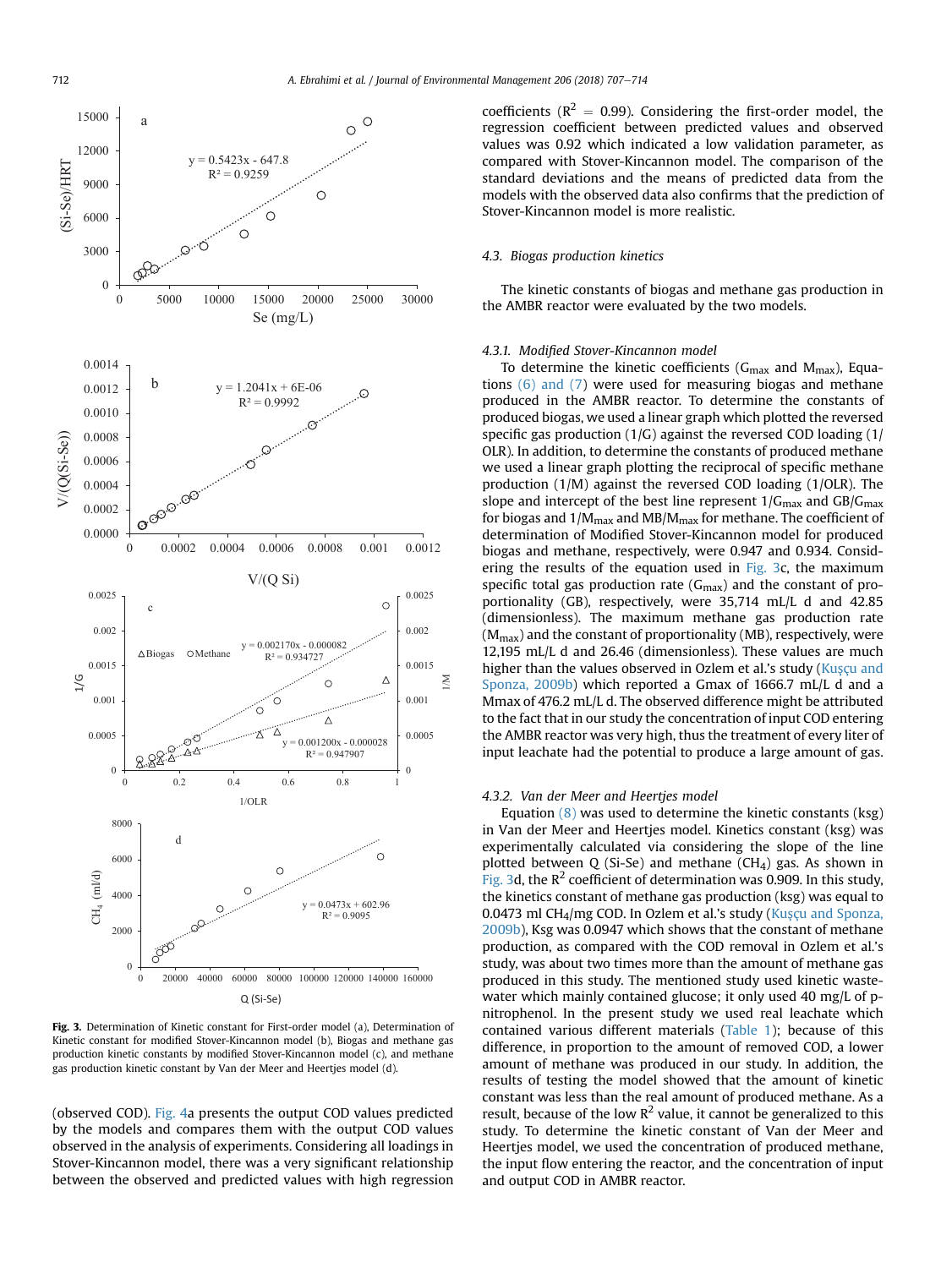<span id="page-6-0"></span>Table 4

Comparison of predicted and experimental (observed) results for First-order and modified Stover-Kincannon kinetic model.

| OLR $(g$ COD/<br>$L.d$ ) | Effluent (observed) COD<br>(mg/L) |                     | Predicted COD (mg/L) |  |
|--------------------------|-----------------------------------|---------------------|----------------------|--|
|                          |                                   | First-order Stover- | Kincannon            |  |
| 1.04                     | 1850                              | 1582                | 1852                 |  |
| 1.34                     | 2300                              | 2043                | 2391                 |  |
| 1.79                     | 3520                              | 2649                | 3229                 |  |
| 2.02                     | 2820                              | 3203                | 3662                 |  |
| 3.79                     | 6630                              | 5760                | 7127                 |  |
| 4.34                     | 8500                              | 6441                | 8266                 |  |
| 5.84                     | 12,560                            | 8449                | 11,441               |  |
| 7.71                     | 15,230                            | 11,406              | 15,644               |  |
| 10.08                    | 20.330                            | 14.833              | 21,320               |  |
| 18.52                    | 23.330                            | 25.550              | 22.308               |  |
| 19.65                    | 25,000                            | 27,018              | 24,038               |  |
| Mean (SD)                | 11,188 (8644)                     | 9903                | 11,025 (8489)        |  |
|                          |                                   | (9078)              |                      |  |



Fig. 4. The observed effluent COD concentration and predicted effluent COD in Firstorder and Stover-Kincannon kinetic models (a), and The observed and predicted daily methane gas productions for modified Stover-Kincannon and Van der Meer and Heerties models (b).

#### 4.3.3. Model testing

The amount of methane and biogas produced in this experiment were measured using the two models of Modified Stover-Kincannon and Van der Meer and Heertjes. The regression coefficients of Modified Stover-Kincannon model and Van der Meer and Heertjes model for the produced methane gas, respectively, were 0.93 and 0.9. It indicates that the regression coefficient of Modified Stover-Kincannon model was higher than that of the other model. Thus, it shows that the experimental data were more consistent with the results of Modified Stover -Kincannon model. Therefore, the kinetic constants of gas production and the constant of proportionality derived from this model for maximum biogas and methane gas produced by the AMBR process were significant ([Kus](#page-7-0)çu and Sponza, 2009b). [Table 5](#page-7-0) presents the amount of produced methane measured at different OLRs, and the predicted amounts of methane estimated by the two models of Modified Stover-Kincannon and Van der Meer and Heertjes. Based on the data presented in [Table 5,](#page-7-0) the amount of methane predicted by Van der Meer and Heertjes model is closest to the amount of produced methane measured at different experiments with different loadings. We also investigated the relationship between produced methane and the amount of gas predicted by Modified Stover-Kincannon model and Van der Meer and Heertjes model. Fig. 4b presents the relationship between produced methane and the amount of gas predicted by Modified Stover-Kincannon model and Van der Meer and Heertjes model. Regarding Fig. 4b it is shown that the  $R^2$  of Modified Stover-Kincannon model is higher (0.96) than the  $R^2$  of Van der Meer and Heertjes model (0.9). As a result, we can say that Modified Stover-Kincannon model fits the points better than Van der Meer and Heertjes model. But the closeness of the mean and standard deviation (SD) of predicted values from Van der Meer and Heertjes model than the Modified Stover-Kincannon model to the SD and the mean of experimental data ([Table 5\)](#page-7-0) suggests that the predicted values of Van der Meer and Heertjes model will be more realistic. Therefore, since the difference between the  $R^2$  of two models is not high and both are in the acceptable range, Van der Meer and Heertjes model is more suitable for more accurate estimation.

### 4.4. Conclusion

The results of this study showed that the AMBR reactor was capable of reaching a COD removal of above 80% for all loadings entering the system with a hydraulic retention time of 10 days. The results also showed that different units of the reactor played a different role in the removal of organic matters. As compared with the other units of the reactor, unit 1 of AMBR had the highest level of COD removal efficiency (48%). The results showed that with an OLR of 1040 mg COD/L d, the amounts of produced biogas and methane gas, respectively, were 0.77 and 0.42 L/d. With increasing the OLR to about 18,500 mg COD/L d, the amount of biogas and methane gas produced, respectively, reached 10.47 and 6.18 L/d.

The results also showed that Stover Kincannon model with a very high regression coefficient (0.999) was appropriate for the removal of COD via the AMBR process. The COD values predicted by the Stover Kincannon model were properly consistent with the COD removal efficiency observed in the experiments.  $U_{\text{max}}$  obtained from the Stover Kincannon model was 172,400 mg/L d which indicates the significant amount of substrate consumed by the AMBR. Comparing the Gas models of Modified Stover-Kincannon and Van der Meer and Heertjes, it was found that the kinetic constants of biogas production and methane gas production were similar and the regression coefficient of Modified Stover-Kincannon model was higher than that of Van der Meer and Heertjes model. But the comparison of mean and SD of predicted data by models show that Van der Meer and Heertjes model estimates more realistic data than Modified Stover-Kincannon model. Therefore, Van der Meer and Heertjes model, given the acceptable coefficient, can be a better model to predict the amounts of methane gas produced from leachate treatment using the AMBR reactor. Overall, the results of this study showed that the AMBR reactor with a hydraulic retention time of 10 days changed the COD concentration from 100,000 mg/L to about 20,000 mg/L; it showed that, in such a short period of time, the reactor removed about 80,000 mg/L of organic matters in the leachate. In addition, the results of evaluation of Stover-Kincannon model and Van der Meer and Heertjes model showed that these models, respectively, were suitable for predicting the removal of